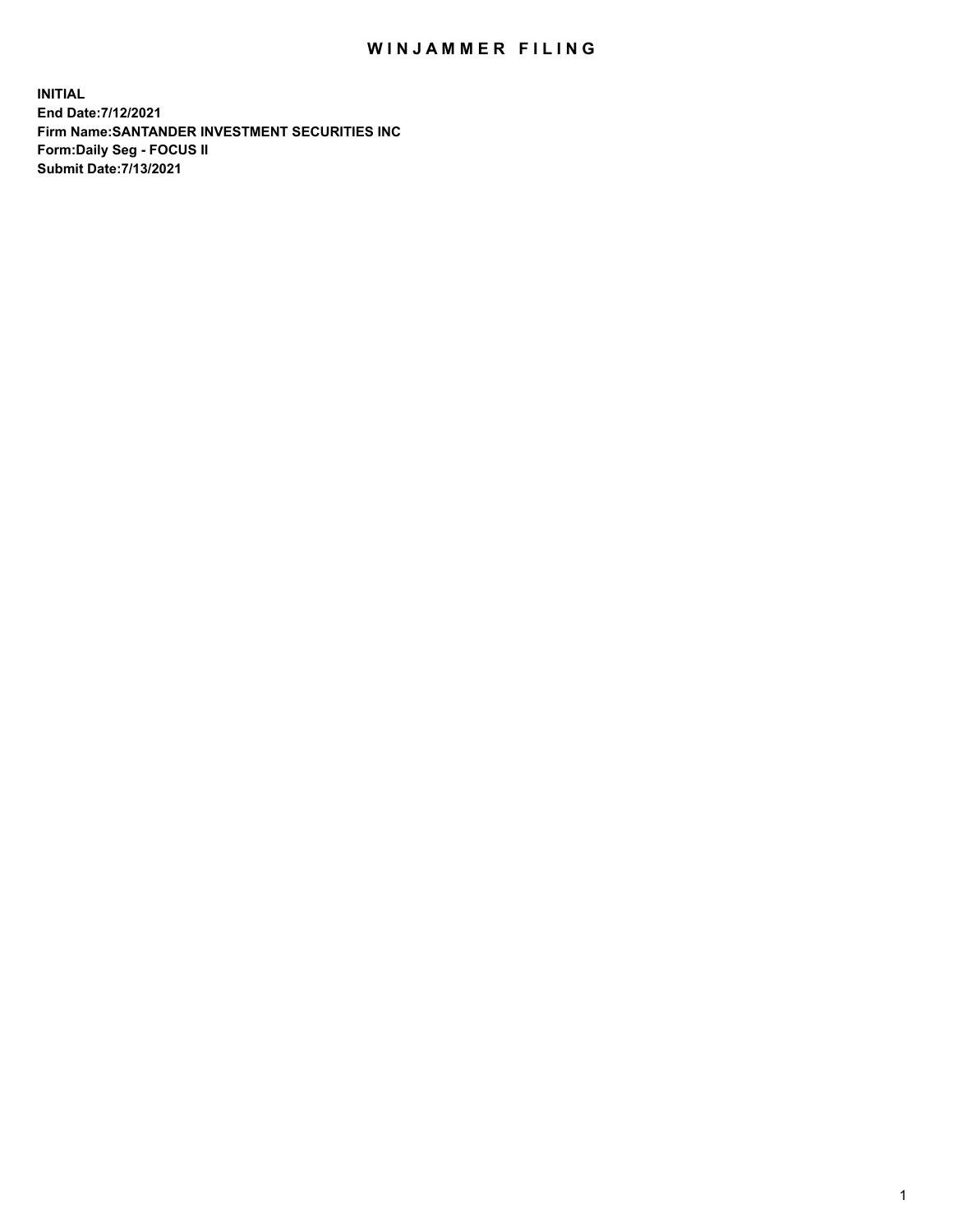**INITIAL End Date:7/12/2021 Firm Name:SANTANDER INVESTMENT SECURITIES INC Form:Daily Seg - FOCUS II Submit Date:7/13/2021 Daily Segregation - Cover Page**

| Name of Company                                                                   | <b>SANTANDER INVESTMENT</b><br><b>SECURITIES INC</b> |
|-----------------------------------------------------------------------------------|------------------------------------------------------|
| <b>Contact Name</b>                                                               | <b>Felix Munoz</b>                                   |
| <b>Contact Phone Number</b>                                                       | (212) 407-4594                                       |
| <b>Contact Email Address</b>                                                      | felix.munoz@santander.us                             |
| FCM's Customer Segregated Funds Residual Interest Target (choose one):            |                                                      |
| a. Minimum dollar amount: ; or                                                    | 70,000,000                                           |
| b. Minimum percentage of customer segregated funds required:% ; or                | <u>0</u>                                             |
| c. Dollar amount range between: and; or                                           | 0 <sub>0</sub>                                       |
| d. Percentage range of customer segregated funds required between:% and%.         | 0 <sub>0</sub>                                       |
| FCM's Customer Secured Amount Funds Residual Interest Target (choose one):        |                                                      |
| a. Minimum dollar amount: ; or                                                    | $\frac{0}{0}$                                        |
| b. Minimum percentage of customer secured funds required:%; or                    |                                                      |
| c. Dollar amount range between: and; or                                           | 0 <sub>0</sub>                                       |
| d. Percentage range of customer secured funds required between:% and%.            | 0 <sub>0</sub>                                       |
| FCM's Cleared Swaps Customer Collateral Residual Interest Target (choose one):    |                                                      |
| a. Minimum dollar amount: ; or                                                    | $\frac{\Omega}{\Omega}$                              |
| b. Minimum percentage of cleared swaps customer collateral required:% ; or        |                                                      |
| c. Dollar amount range between: and; or                                           | 00                                                   |
| d. Percentage range of cleared swaps customer collateral required between:% and%. | 00                                                   |

Attach supporting documents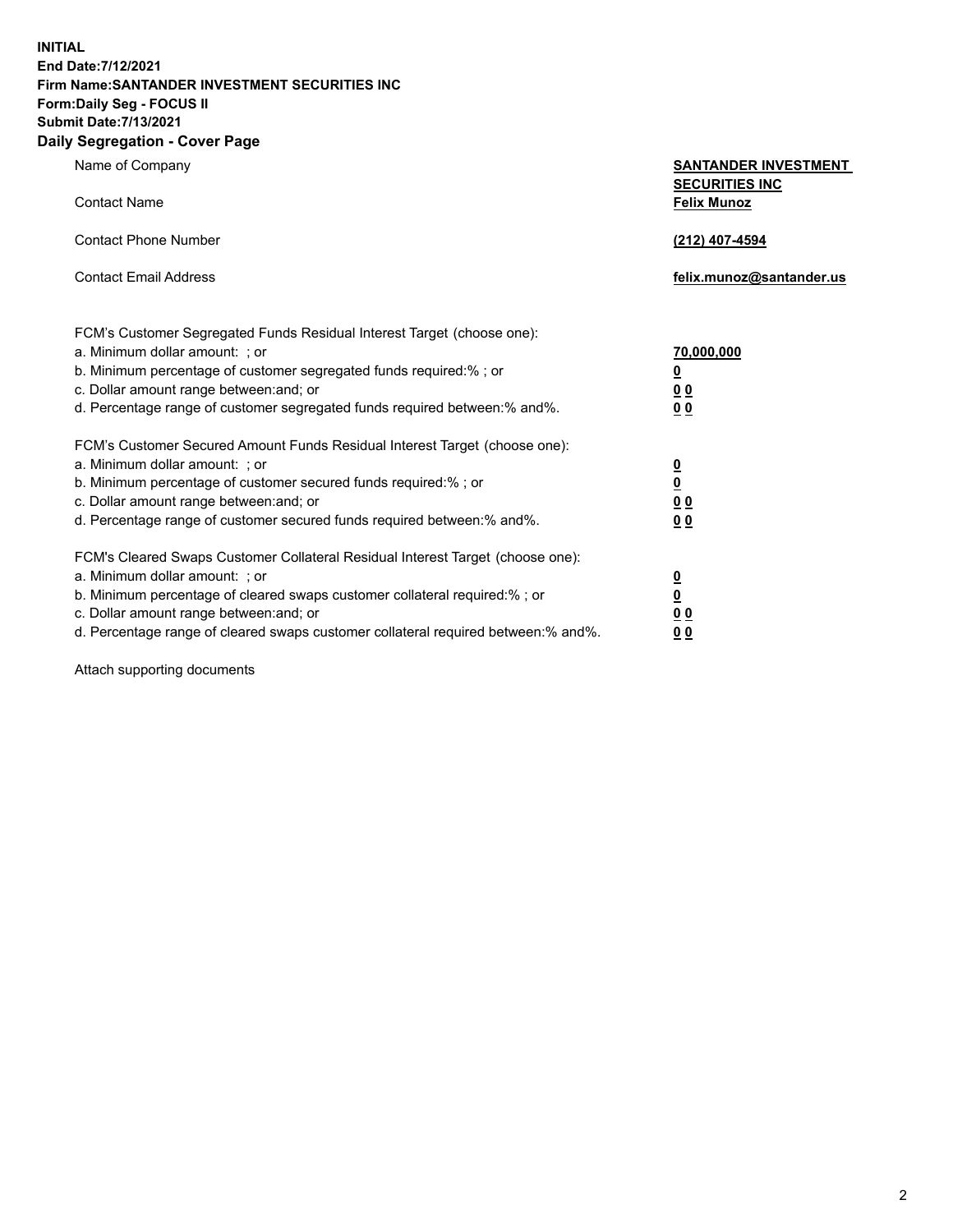**INITIAL End Date:7/12/2021 Firm Name:SANTANDER INVESTMENT SECURITIES INC Form:Daily Seg - FOCUS II Submit Date:7/13/2021 Daily Segregation - Secured Amounts**

|     | Foreign Futures and Foreign Options Secured Amounts                                         |                   |
|-----|---------------------------------------------------------------------------------------------|-------------------|
|     | Amount required to be set aside pursuant to law, rule or regulation of a foreign            | $0$ [7305]        |
|     | government or a rule of a self-regulatory organization authorized thereunder                |                   |
| 1.  | Net ledger balance - Foreign Futures and Foreign Option Trading - All Customers             |                   |
|     | A. Cash                                                                                     | $0$ [7315]        |
|     | B. Securities (at market)                                                                   | $0$ [7317]        |
| 2.  | Net unrealized profit (loss) in open futures contracts traded on a foreign board of trade   | $0$ [7325]        |
| 3.  | Exchange traded options                                                                     |                   |
|     | a. Market value of open option contracts purchased on a foreign board of trade              | $0$ [7335]        |
|     | b. Market value of open contracts granted (sold) on a foreign board of trade                | $0$ [7337]        |
| 4.  | Net equity (deficit) (add lines 1. 2. and 3.)                                               | $0$ [7345]        |
| 5.  | Account liquidating to a deficit and account with a debit balances - gross amount           | $0$ [7351]        |
|     | Less: amount offset by customer owned securities                                            | 0 [7352] 0 [7354] |
| 6.  | Amount required to be set aside as the secured amount - Net Liquidating Equity              | $0$ [7355]        |
|     | Method (add lines 4 and 5)                                                                  |                   |
| 7.  | Greater of amount required to be set aside pursuant to foreign jurisdiction (above) or line | $0$ [7360]        |
|     | 6.                                                                                          |                   |
|     | FUNDS DEPOSITED IN SEPARATE REGULATION 30.7 ACCOUNTS                                        |                   |
| 1.  | Cash in banks                                                                               |                   |
|     | A. Banks located in the United States                                                       | $0$ [7500]        |
|     | B. Other banks qualified under Regulation 30.7                                              | 0 [7520] 0 [7530] |
| 2.  | <b>Securities</b>                                                                           |                   |
|     | A. In safekeeping with banks located in the United States                                   | $0$ [7540]        |
|     | B. In safekeeping with other banks qualified under Regulation 30.7                          | 0 [7560] 0 [7570] |
| 3.  | Equities with registered futures commission merchants                                       |                   |
|     | A. Cash                                                                                     | $0$ [7580]        |
|     | <b>B.</b> Securities                                                                        | $0$ [7590]        |
|     | C. Unrealized gain (loss) on open futures contracts                                         | $0$ [7600]        |
|     | D. Value of long option contracts                                                           | $0$ [7610]        |
|     | E. Value of short option contracts                                                          | 0 [7615] 0 [7620] |
| 4.  | Amounts held by clearing organizations of foreign boards of trade                           |                   |
|     | A. Cash                                                                                     | $0$ [7640]        |
|     | <b>B.</b> Securities                                                                        | $0$ [7650]        |
|     | C. Amount due to (from) clearing organization - daily variation                             | $0$ [7660]        |
|     | D. Value of long option contracts                                                           | $0$ [7670]        |
|     | E. Value of short option contracts                                                          | 0 [7675] 0 [7680] |
| 5.  | Amounts held by members of foreign boards of trade                                          |                   |
|     | A. Cash                                                                                     | 0 [7700]          |
|     | <b>B.</b> Securities                                                                        | $0$ [7710]        |
|     | C. Unrealized gain (loss) on open futures contracts                                         | $0$ [7720]        |
|     | D. Value of long option contracts                                                           | $0$ [7730]        |
|     | E. Value of short option contracts                                                          | 0 [7735] 0 [7740] |
| 6.  | Amounts with other depositories designated by a foreign board of trade                      | $0$ [7760]        |
| 7.  | Segregated funds on hand                                                                    | $0$ [7765]        |
| 8.  | Total funds in separate section 30.7 accounts                                               | $0$ [7770]        |
| 9.  | Excess (deficiency) Set Aside for Secured Amount (subtract line 7 Secured Statement         | $0$ [7380]        |
|     | Page 1 from Line 8)                                                                         |                   |
| 10. | Management Target Amount for Excess funds in separate section 30.7 accounts                 | $0$ [7780]        |
| 11. | Excess (deficiency) funds in separate 30.7 accounts over (under) Management Target          | $0$ [7785]        |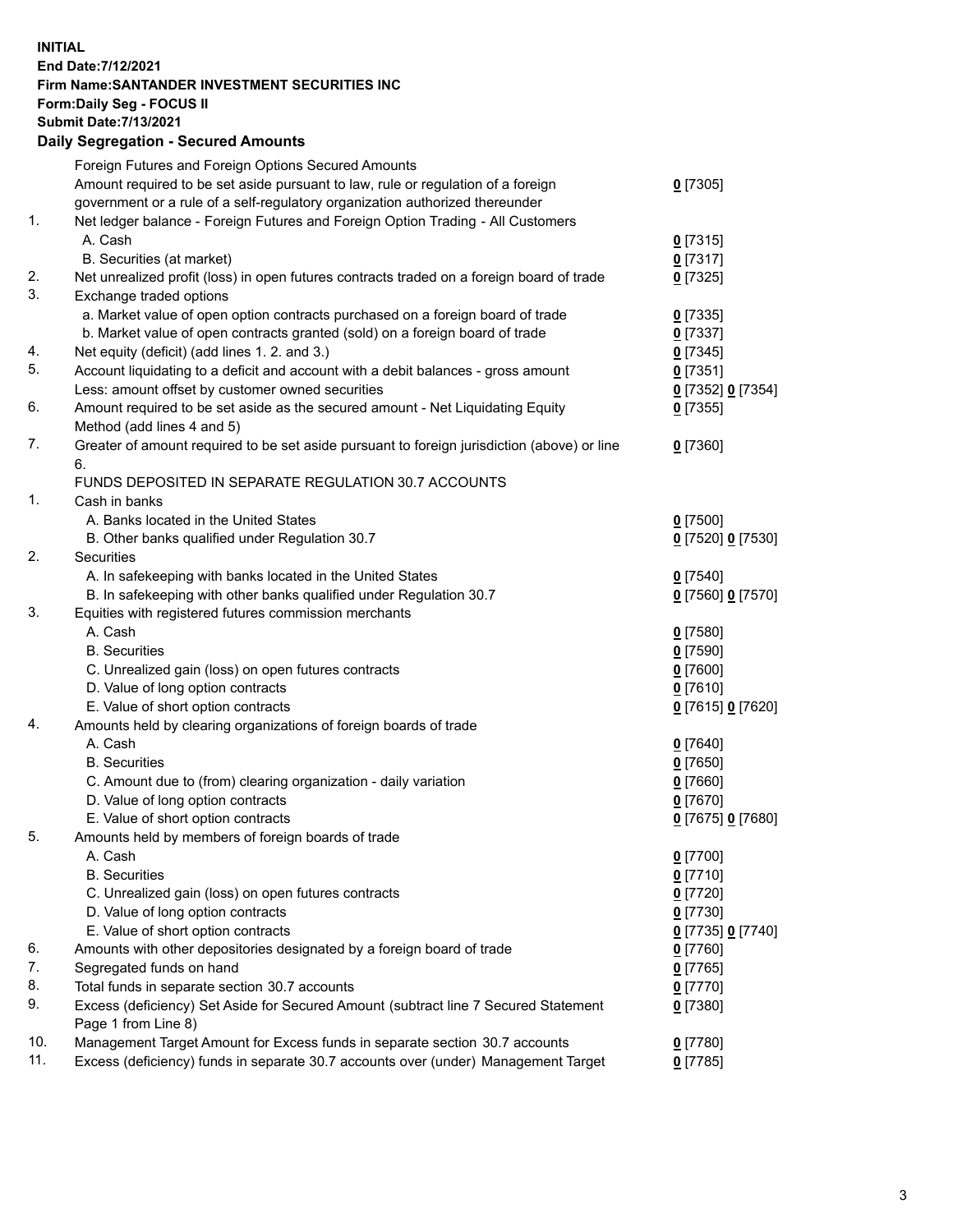| <b>INITIAL</b> |                                                                                           |                      |
|----------------|-------------------------------------------------------------------------------------------|----------------------|
|                | End Date: 7/12/2021                                                                       |                      |
|                | <b>Firm Name: SANTANDER INVESTMENT SECURITIES INC</b>                                     |                      |
|                | Form: Daily Seg - FOCUS II                                                                |                      |
|                | <b>Submit Date: 7/13/2021</b>                                                             |                      |
|                | Daily Segregation - Segregation Statement                                                 |                      |
|                | SEGREGATION REQUIREMENTS(Section 4d(2) of the CEAct)                                      |                      |
| 1.             | Net ledger balance                                                                        |                      |
|                | A. Cash                                                                                   | 2,368,446,747 [7010] |
|                | B. Securities (at market)                                                                 | $0$ [7020]           |
| 2.             | Net unrealized profit (loss) in open futures contracts traded on a contract market        | -309,966,069 [7030]  |
| 3.             | Exchange traded options                                                                   |                      |
|                | A. Add market value of open option contracts purchased on a contract market               | 32,589,063 [7032]    |
|                | B. Deduct market value of open option contracts granted (sold) on a contract market       | 42,525,140 [7033]    |
| 4.             | Net equity (deficit) (add lines 1, 2 and 3)                                               | 2,048,544,601 [7040] |
| 5.             | Accounts liquidating to a deficit and accounts with                                       |                      |
|                | debit balances - gross amount                                                             | $0$ [7045]           |
|                | Less: amount offset by customer securities                                                | 0 [7047] 0 [7050]    |
| 6.             | Amount required to be segregated (add lines 4 and 5)                                      | 2,048,544,601 [7060] |
|                | FUNDS IN SEGREGATED ACCOUNTS                                                              |                      |
| 7.             | Deposited in segregated funds bank accounts                                               |                      |
|                | A. Cash                                                                                   | 288,052,485 [7070]   |
|                | B. Securities representing investments of customers' funds (at market)                    | $0$ [7080]           |
|                | C. Securities held for particular customers or option customers in lieu of cash (at       | $0$ [7090]           |
| 8.             | market)                                                                                   |                      |
|                | Margins on deposit with derivatives clearing organizations of contract markets<br>A. Cash | 1,844,571,360 [7100] |
|                | B. Securities representing investments of customers' funds (at market)                    | $0$ [7110]           |
|                | C. Securities held for particular customers or option customers in lieu of cash (at       | $0$ [7120]           |
|                | market)                                                                                   |                      |
| 9.             | Net settlement from (to) derivatives clearing organizations of contract markets           | -1,853,508 [7130]    |
| 10.            | Exchange traded options                                                                   |                      |
|                | A. Value of open long option contracts                                                    | 32,589,063 [7132]    |
|                | B. Value of open short option contracts                                                   | 42,525,140 [7133]    |
| 11.            | Net equities with other FCMs                                                              |                      |
|                | A. Net liquidating equity                                                                 | $0$ [7140]           |
|                | B. Securities representing investments of customers' funds (at market)                    | $0$ [7160]           |
|                | C. Securities held for particular customers or option customers in lieu of cash (at       | $0$ [7170]           |
|                | market)                                                                                   |                      |
| 12.            | Segregated funds on hand                                                                  | $0$ [7150]           |
| 13.            | Total amount in segregation (add lines 7 through 12)                                      | 2,120,834,260 [7180] |
| 14.            | Excess (deficiency) funds in segregation (subtract line 6 from line 13)                   | 72,289,659 [7190]    |
| 15.            | Management Target Amount for Excess funds in segregation                                  | 70,000,000 [7194]    |
| 16.            | Excess (deficiency) funds in segregation over (under) Management Target Amount            | 2,289,659 [7198]     |
|                | Excess                                                                                    |                      |